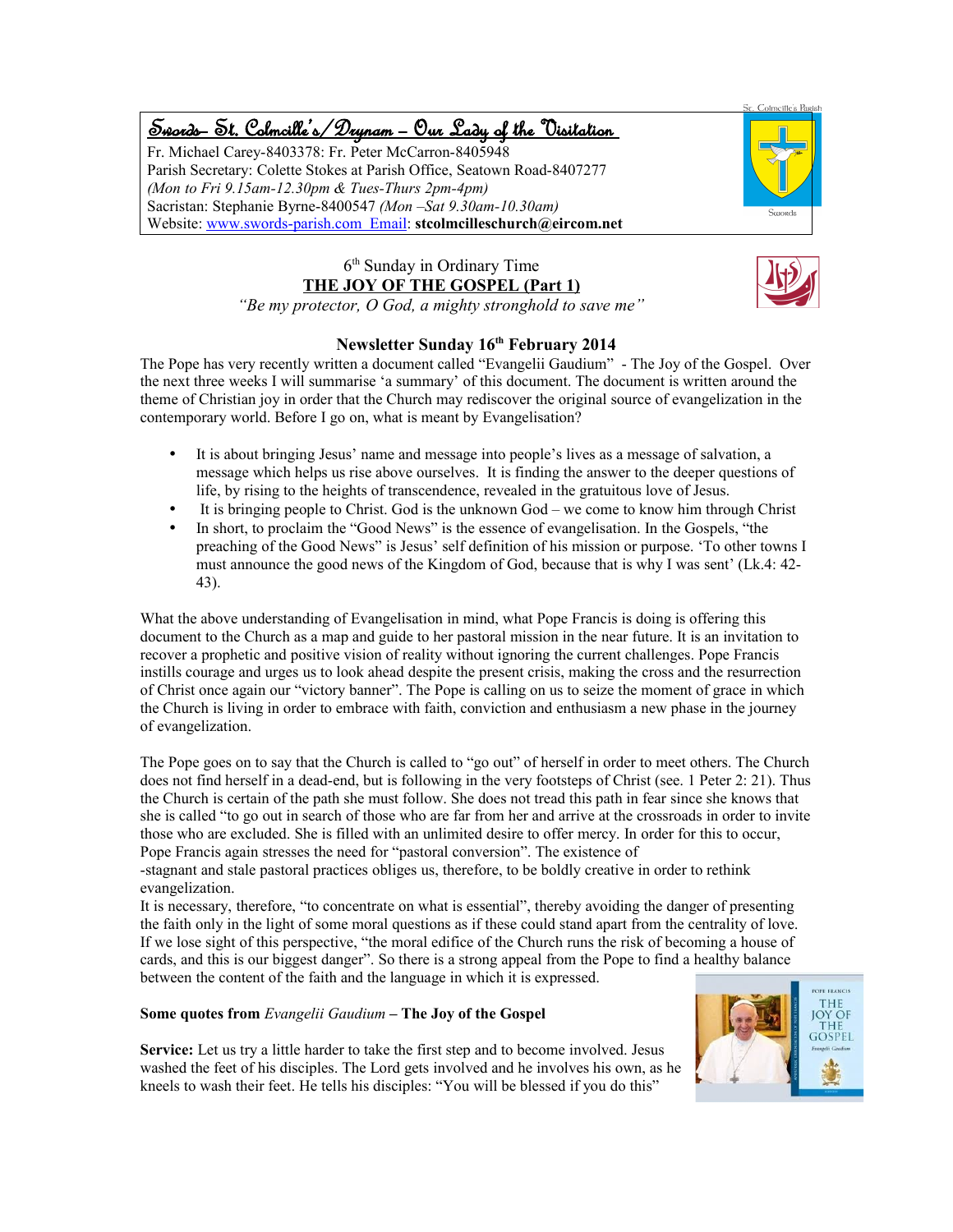(Jn 13:17) ... Evangelizers thus take on the "smell of the sheep" and the sheep are willing to hear their voice. (24).

**Our church doors** should always be open, so that if someone, moved by the Spirit, comes there looking for God, he or she will not find a closed door. (47)

**The Eucharist,** although it is the fullness of sacramental life, is not a prize for the perfect but a powerful medicine and nourishment for the weak. These convictions have pastoral consequences that we are called to consider with prudence and boldness. Frequently, we act as arbiters of grace rather than its facilitators. But the Church is not a tollhouse; it is the house of the Father, where there is a place for everyone, with all their problems. (47).

#### *Fr. Michael Carey Adm*

#### **Mass Intentions for this coming week: St Colmcille's:**

**Mon** 10.00am John Joe Bambrick Paddy Woods **Tues** 8.00 am Dec members of Fayne Family **Sun 8.30am** Kathleen & Ernest McMahon **Tues** 10.00 am Des Becton **Sun 10.00am** Nancy, Jack & Dan Doyle **Wed** 8.00am Sean Melia **Sun 11.30am** James & Brigid Howard **Wed** 10.00am Tom Kennedy **Sun 7.30pm** Johnny & Peggy Reid **Thurs** 10.00am Des Becton **Fri** 8.00am Margaret Byrne **Fri** 10.00am Bernie Campbell **Sat** 10.00am Joseph Coleman

**Mon** 8.00 am Elizabeth Leamy **Sat 6.30pm** Patrick & Mary Kate Gallagher

### **Reflection Sixth Sunday in Ordinary Time**

It is clear already in the Old Testament that it is not our misdeeds which accuse us before God, but our hearts, fractured and divided as they are. Consistent with Israelite teaching, Jesus insists that we go deeper than our external deeds. The important question is what is going on in our hearts, the source of inner thoughts and motivations? The teaching is presented using various examples, presented sometimes

with great simplicity, other times with irony and wit.

**Prayer -** O God, you read our hearts and you know us even better than we know ourselves. Let us trust your knowledge of us and your call to true conversion of heart, for you desire only our good that we may be both whole and holy.

#### ADMINISTRATOR'S COLUMN



 *Antiphon - "God so loved the world that he gave his Only Begotten Son, so that all who believe in him may not perish, but may have eternal life" DO THIS IN MEMORY*

I welcome the boys and girls and their families to the 6.30pm Vigil Mass and the 10.00am Sunday Mass as part of their Parish based preparation programme for the Sacrament of First Eucharist. I would also like to thank the parents who are part of the organising committee who met during the week to prepare these Masses.

#### **Book of Intentions**

At the back of the Church (St. Colmcille's) is a 'Book of Intentions'. I invite you to write prayer requests in it and a special 'Prayer of the Faithful' will be said every Sunday.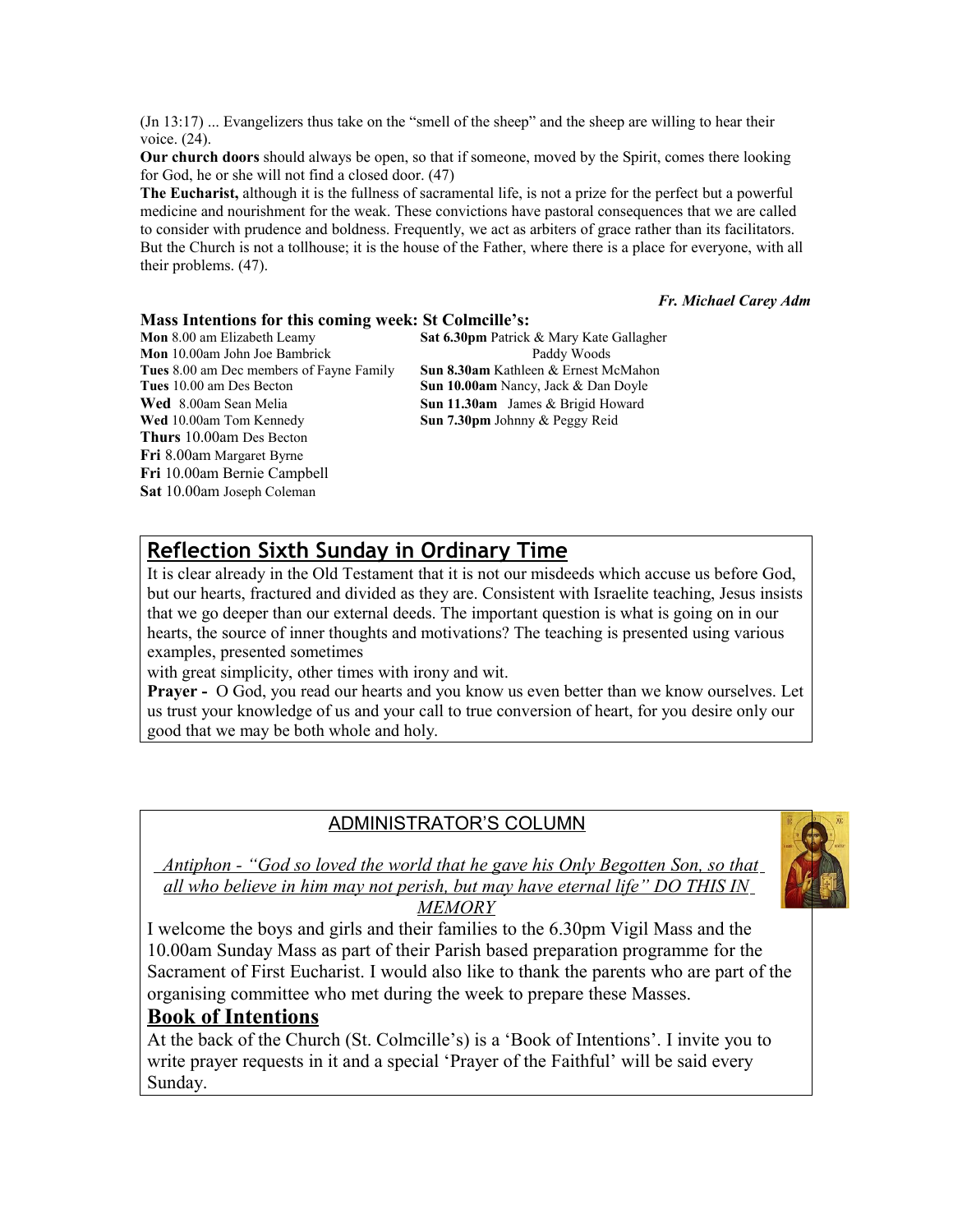# **Saturday 22nd February**

At the 10am Mass, in St. Colmcille's on this Saturday the Parish will celebrate the Sacrament of the Sick – *see box below*

## **The Parish Pastoral Collection- next weekend**

This fund will provide for the training and requirements of all the Pastoral Teams. It also provides for all art and décor, banners and flowers etc. There are other expenses throughout the year, such as the printing of booklets, prayers, candles, postage stamps etc. As a Parish we are very lucky to have so many dedicated and committed volunteers; they give their time freely for the benefit of us all. Please give what you can to this fund to help us ensure that they have the best possible support in their ministries. This collection takes place in St. Colmcille's only. The collection dates for 2014 are: w/e 22nd/23rd Feb;  $18^{th}/19^{th}$  May;  $30^{th}/31^{st}$  Aug and  $29^{th}/30^{th}$  Nov

## **Two collectors for each weekend Mass would be required. If you volunteer for this task please leave your name with Stephanie**

**A REFLECTIVE SENTENCE:** To believe in a God means to realize that the facts of the world are not the whole story. To believe in a God means to realize that life has a meaning. ..Ludwig Wittgenstein (1889-1951, Austrian Philosopher)

## **Accord**

The annual collection for ACCORD, the Diocesan Agency for Marriage and the Family will take place at all Masses this weekend 15<sup>th</sup>/16<sup>th</sup> February. The collection will replace the usual Share collection

### **CURA**

To avail of Cura's crisis pregnancy support service see www.cura.ie or call 1850 622626

# **SPLENDOURS OF VENETO based in Sottomarina**

#### **Swords/Drynam Parish Holiday** *Tuesday 3rd – Tuesday 10th June 2014*

Adriatic CoastChioggia is a quaint picturesque town on the Venetian lagoon about 25km south of Venice. It is in fact known as "Little Venice" because of its narrow streets, hump back canalsand is completely unspoilt and full of character. A bridge leads to the neighbouring island of Sottomarina with its long sandy beaches bordering the Adriatic. This is where we will be based for the week

### **Price: €870.00 per person sharing**

Price includes: Return flights Dublin-Venice 7 nights' accommodation : 4 star hotel; half board; B&B and Dinner., Day excursion to Venice by boat and day excursions to Ravenna and Padua

Extras: Single room supplement  $E$ 25.00 per night for duration of stay Airport taxes:  $€85.00.$  baggage fee  $€40$  Insurance:  $€36.00$  (66+double premium applies)

*. Please contact Colette at the Parish Office for booking (€250 deposit per person). Balance of €100 by the end of January and remainder 10 weeks before departure. For more details telephone Colette: 8407277. Brochures at back of Church*